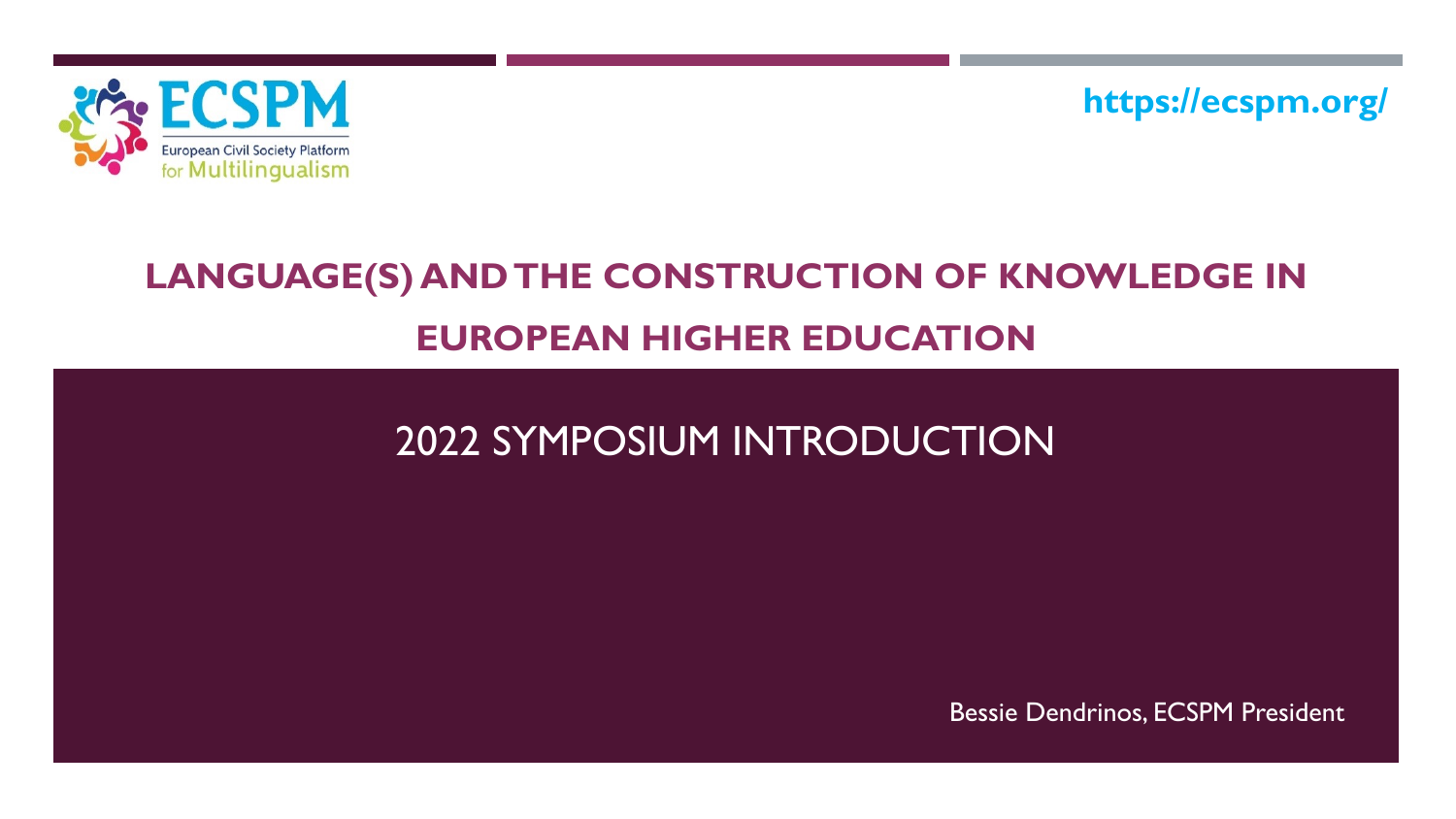## What is the symposium all about?

■ A follow-up of last year's symposium on Multilingualism in Higher Education, this year's event is also concerned with HE in Europe, where, despite the different traditions and conditions of the educational systems, the language of pedagogy and participation remains by and large monolingual, facilitated by explicit and implicit language policies. What is more, scholarship, epistemology and academic publishing follow a monolingual discursive paradigm.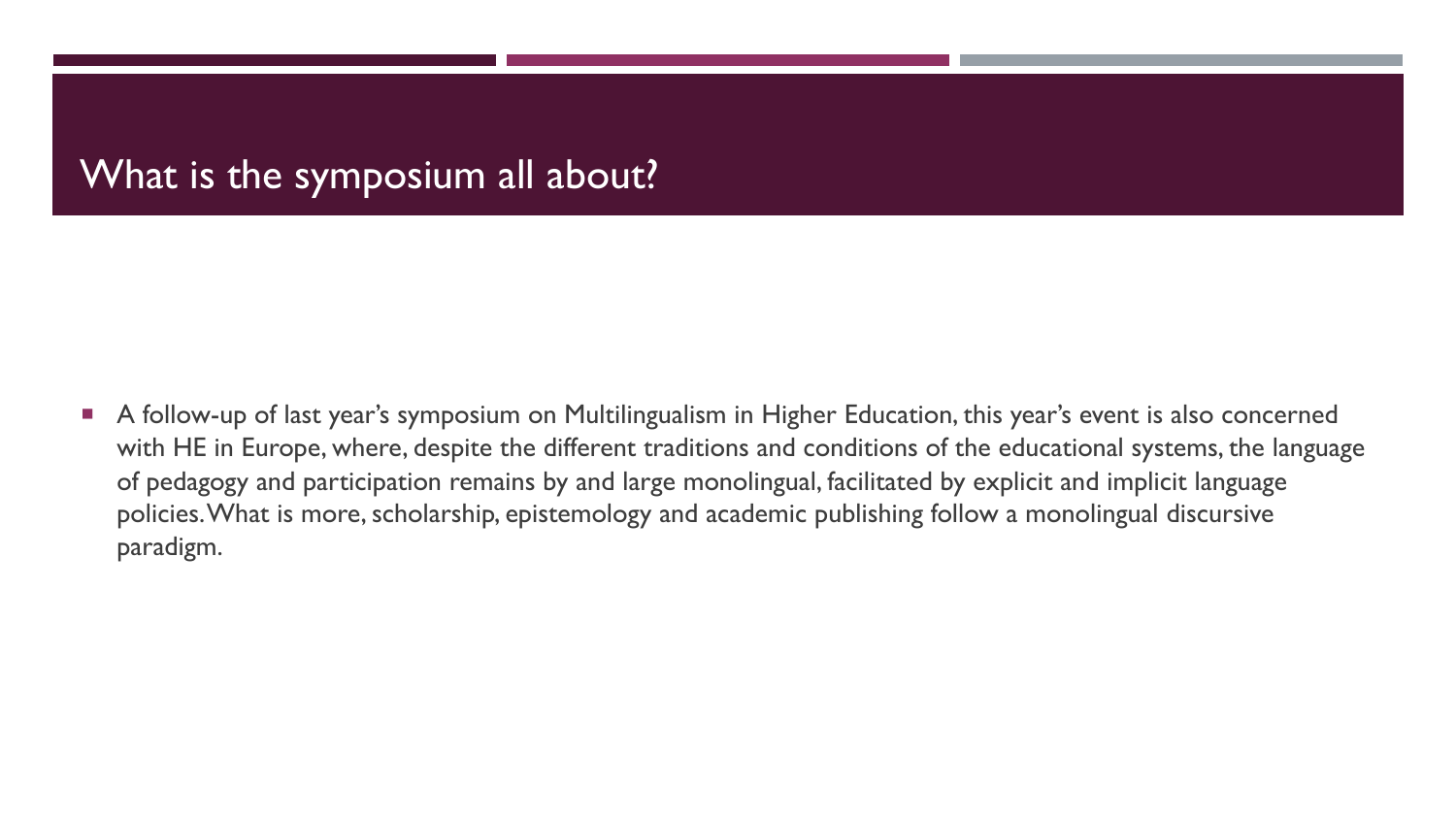## Monolingualism in HE

- **Monolingualism in universities and technological institutions, even when it involves both the official state language and** English (which is commonly used in a monolingual fashion) contravenes contemporary multilingual societies and the multilingual turn in education on a global scale. Thus, it raises a series of issues that eminent speakers and discussants from Europe, Australia, Asia and the Americas will problematise as they turn attention during this year's symposium to the relationship between language(s), mono-/multilingualism and the construction of disciplinary knowledge, as well as disciplinary discourses in linguistics that shape ideologies towards language/discourse hybridity or purism and contribute to sustaining or changing one's understanding of how strict the boundaries between languages, language varieties and other semiotic modes are.
- ¡ While several contributors will position themselves in favour of using multi-/plurilingual and pluri-/multisemiotic approaches in disciplinary literacy instruction and pedagogy, in communication, research, and scientific production, there will also be argumentation in favour of helping non anglophone scholars forced to produce in a globalised academia that privileges English to develop the necessary literacy to publish internationally and bring their knowledge into global scholarship. Questions will also be raised regarding language and the construction of academic knowledge, English and the colonisation of knowledge.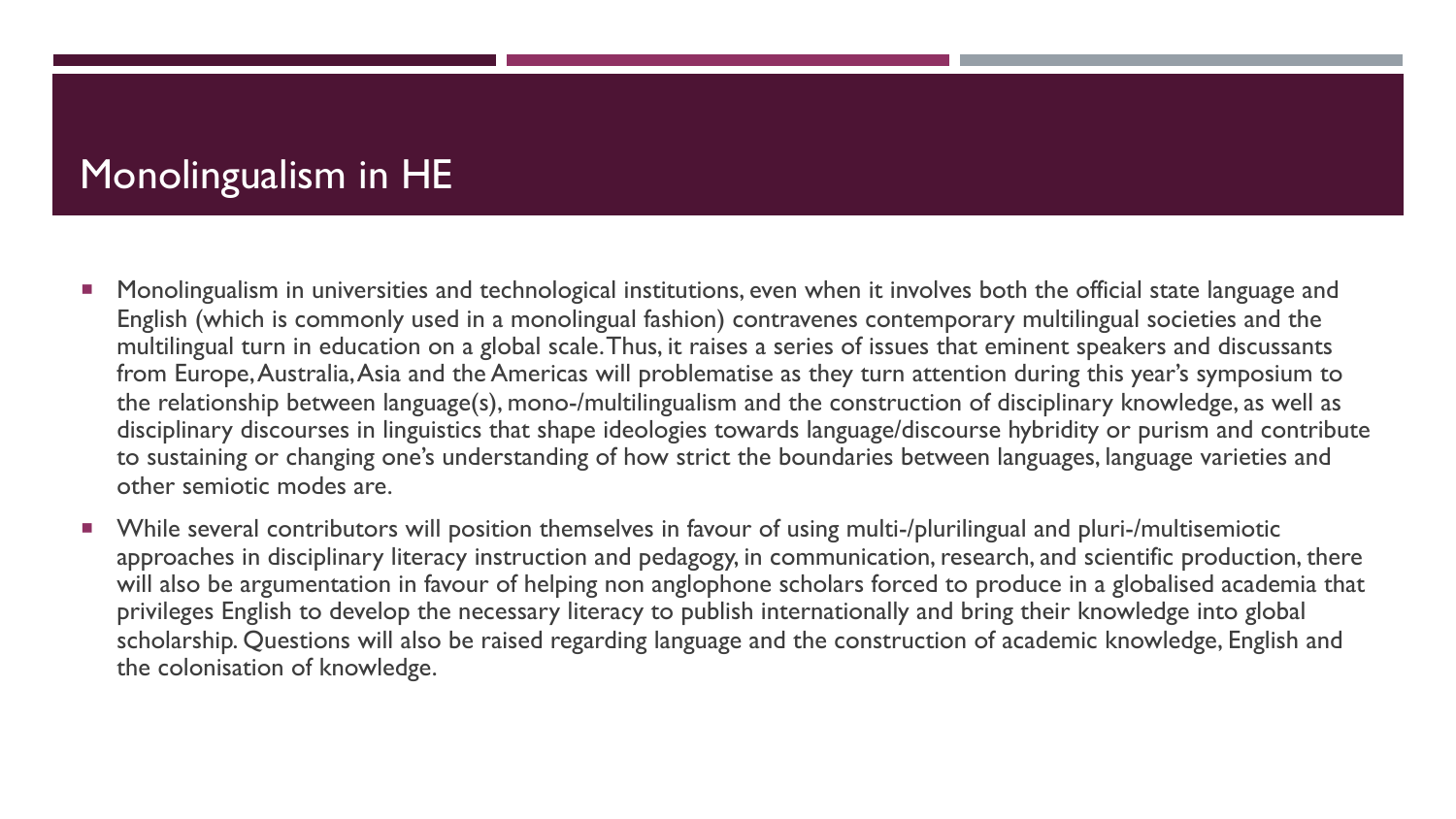## The Englishisation of HE

- The Englishisation of academic studies was discussed in our previous symposium but it will continue to be a subject of concern in this event because it is a pressing issue on account of an increasing number of universities and technological institutions aiming at internationalisation so that they can be competitive players in the global market, access prominent international scholars, profit from fee-paying students, receive high world rankings for quality assurance, and so on.
- The issues above are related to the questions that participants will seek answers to  $-$  issues having to do with 'multilingual speakers' in monolingual academic spaces (this often means speakers of languages other than English in anglophone institutions or EMI programmes, with the effects of mono-/multilingual disciplinary knowledge on whom and for what purposes, and the construction of scientific knowledge multilingually.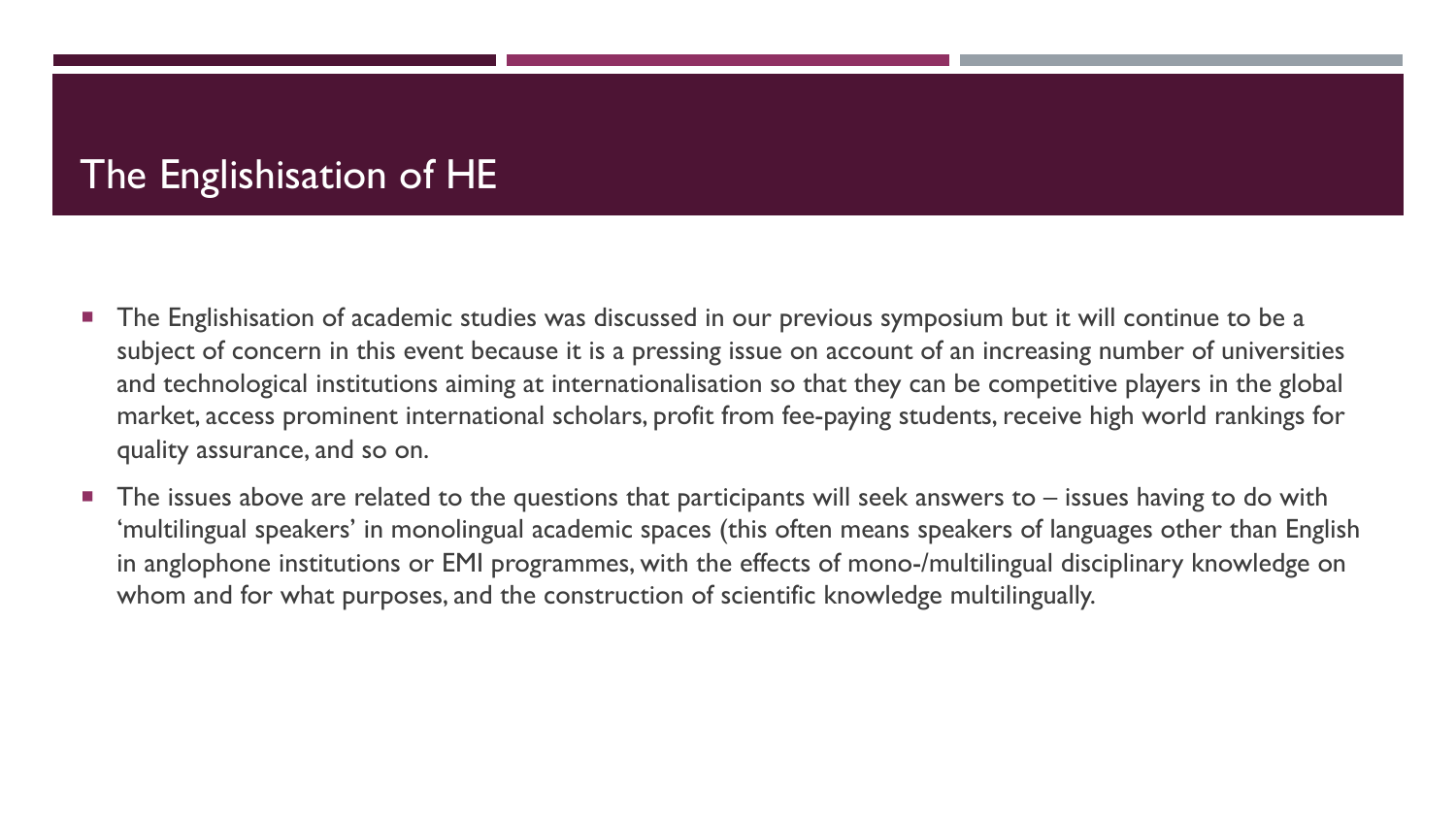## Constraints on communication

- **•** Political
- **E** Cognitive
- Social
- Cultural
- **E** Contextual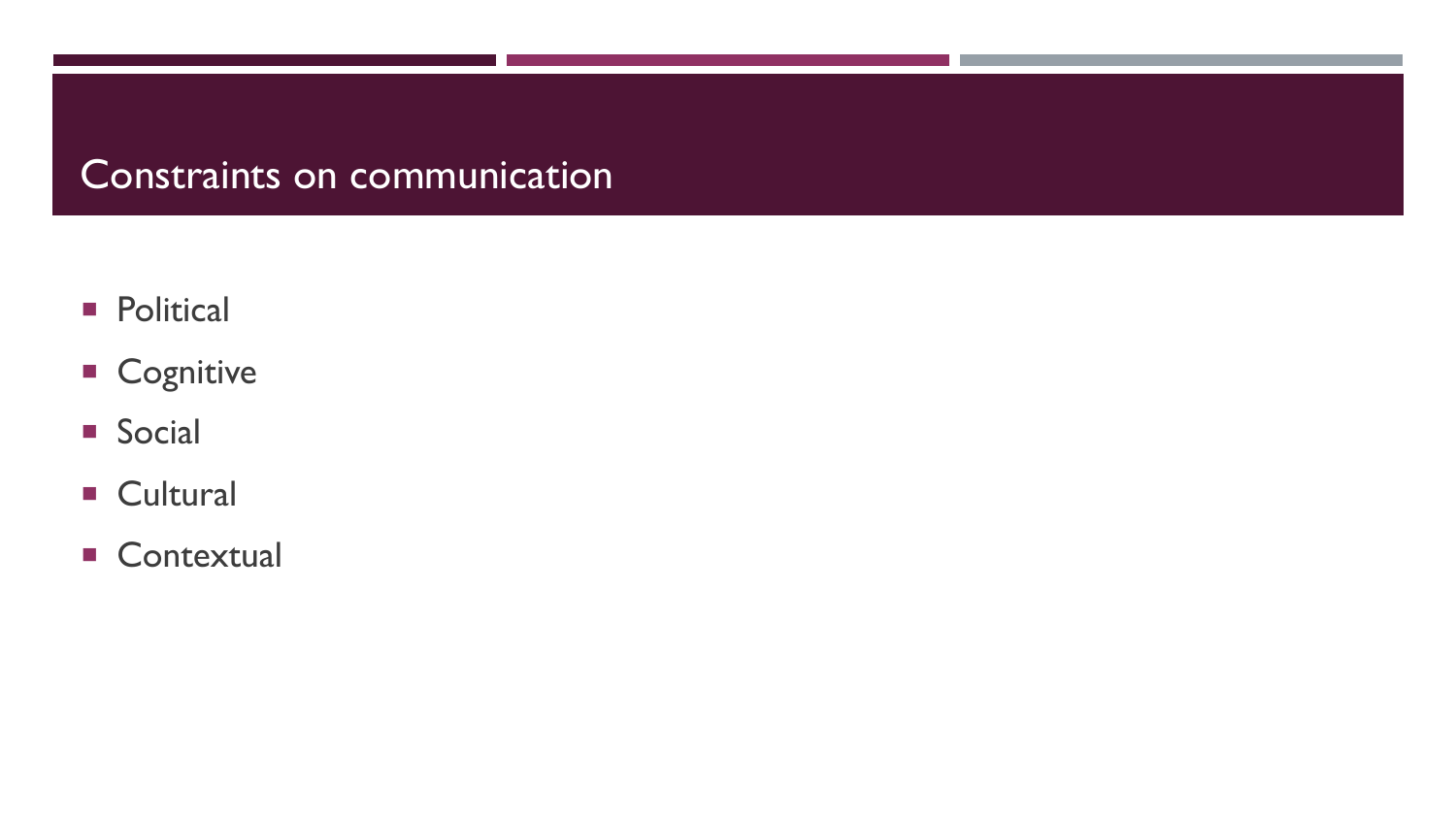### Using our linguistic repertoire in linguistically heterogeneous contexts

- **Though we may express ourselves multimodally, how many of our linguistic resources** are we likely to use when, for example, we are giving a talk at an academic event such as this one, which requires us to express our position on issues at hand with clarity, disciplinary/genre appropriacy and communicative force?
- How prepared are we to try to understand (rather than dismiss, as we often do what is being said) when our colleagues are trying to use their full linguistic gear in an academic event such as this, which imposes linguistic, discursive, disciplinary and behavioural constraints?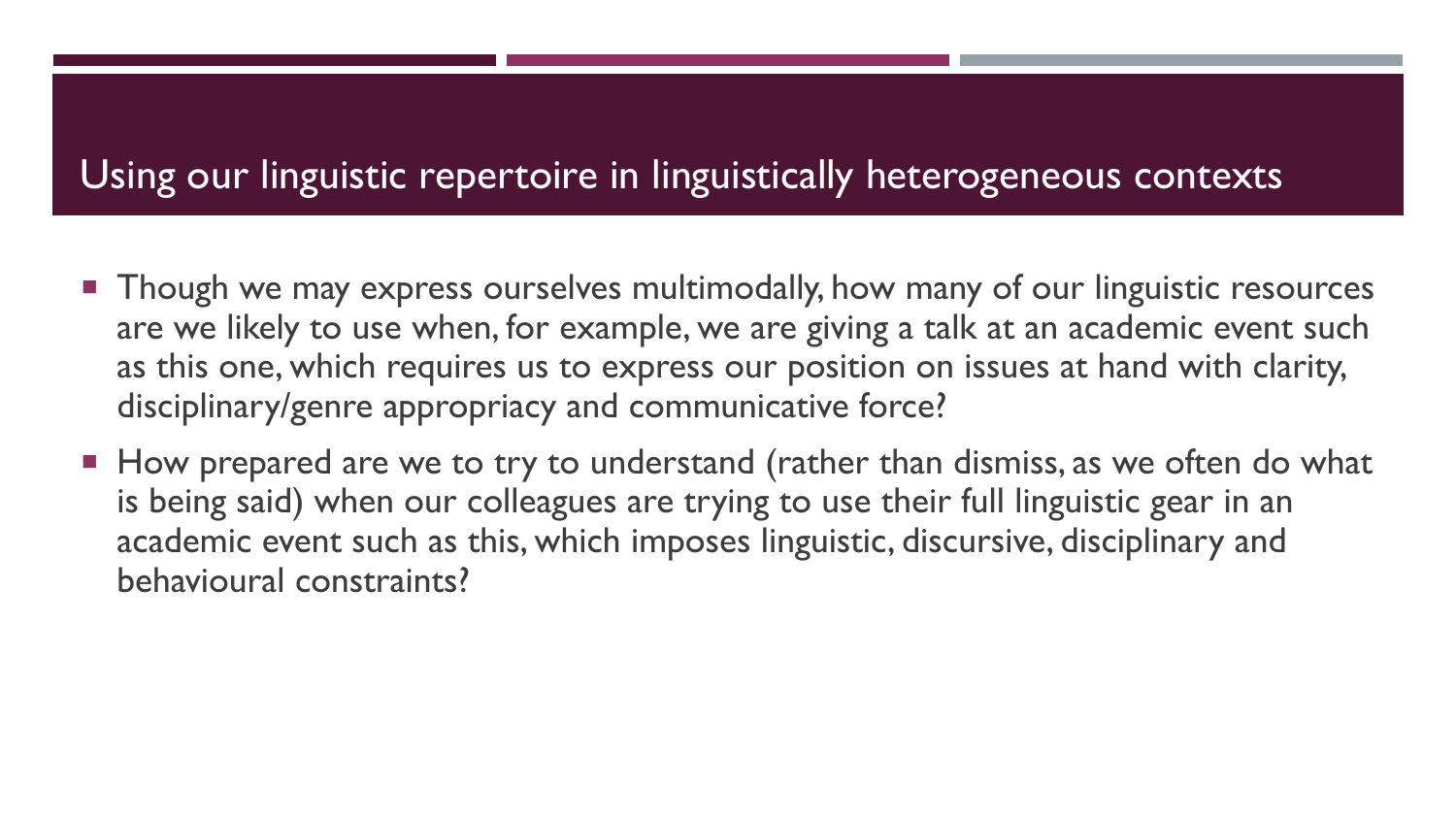## Preparedness and capability to access our linguistic repertoire

- The use of our entire repertoire to convey ideas, information, feelings, etc. to others intraand especially cross-linguistically, is not a sine qua non, even in situations that warrant such an undertaking by the speaker/writer.
- Nor is it a sine qua non that interactants will resort to their linguistic repertoire to construe meanings which will help them comprehend hybrid speech and discursive practices.
- $\blacksquare$  It is not at all certain that they will readily 'tolerate' and consent to verbal exchange that involves heterogeneous language sources, especially if one or more of these language resources are rather unfamiliar to the recipient or they do not constitute political capital.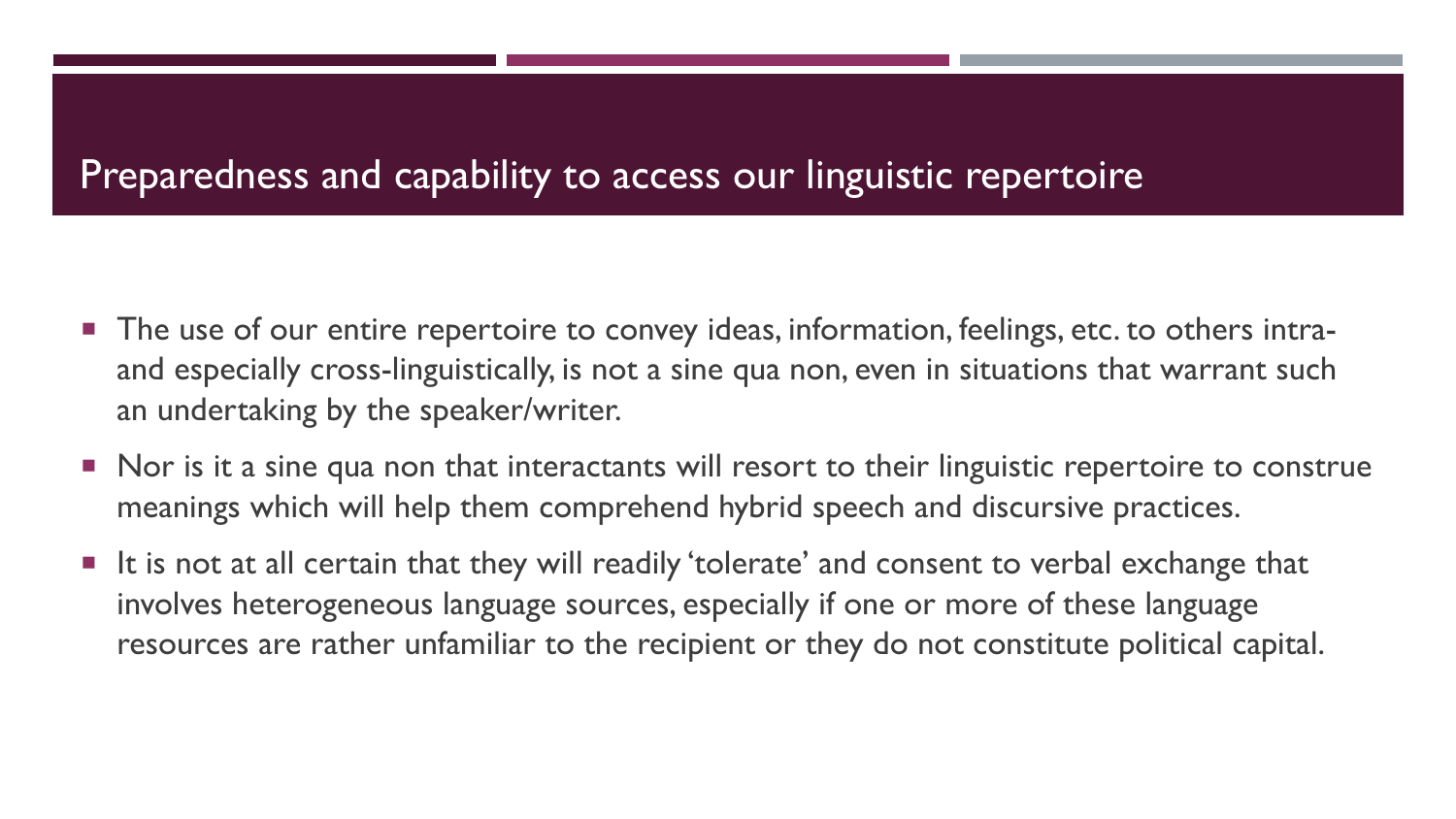## Being involved in multilingual and hybrid communciative practices

■ While in some multilingual environments – where it is necessary to carry out a work-related transaction, to access or provide information, to create a positive atmosphere during interaction or to take part in an educational process – plurilingual and therefore hybrid practices are condoned, translanguaging practices are encouraged and cross-linguistic mediation is merited. However, in other multilingual environments it is not.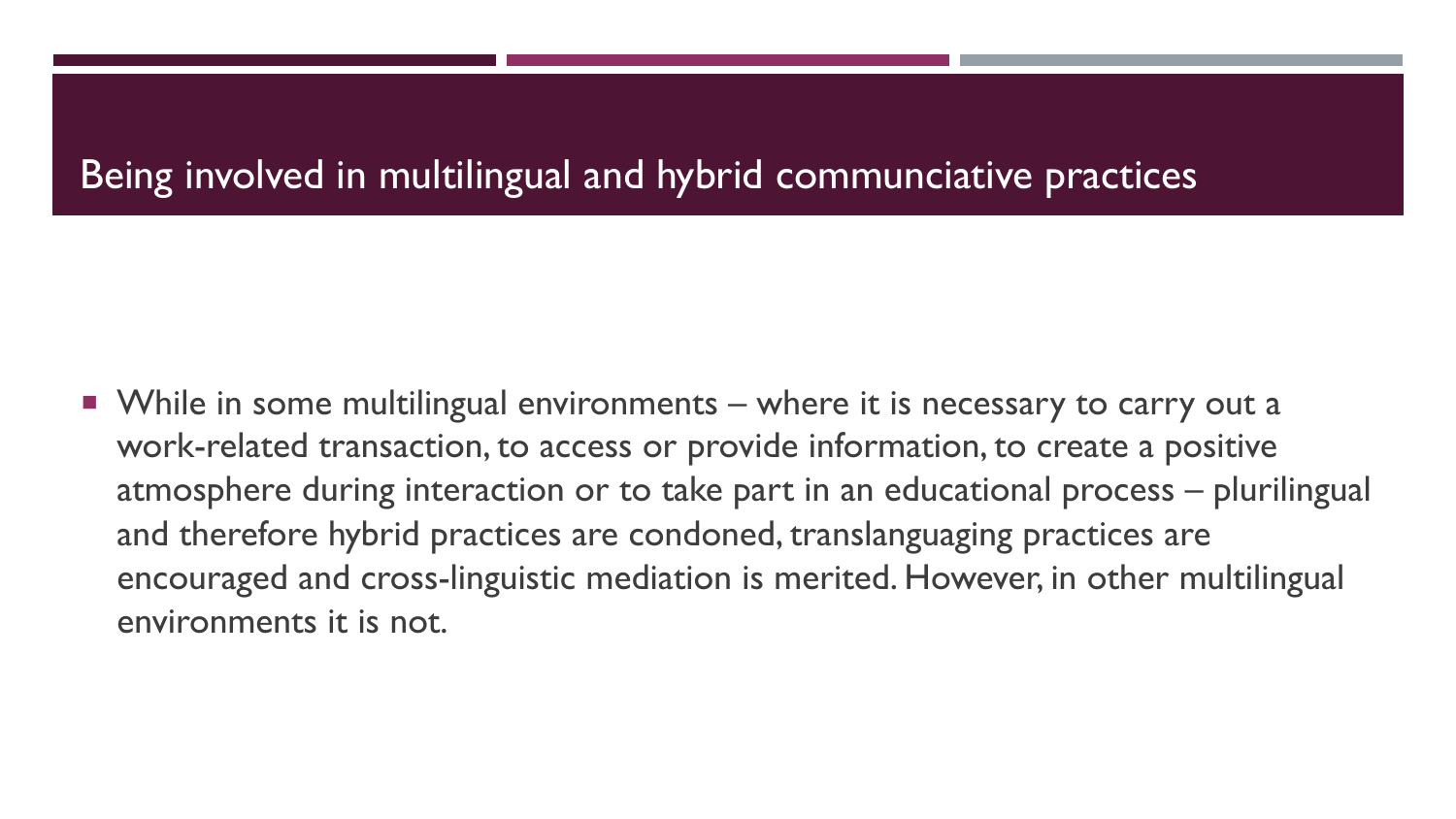## Some of the issues being considered in this symposium

- How realistic and beneficial is it to launch (explicit and implicit) language policies in academic institutions, leading to bilingual/multilingual governance, teaching and learning, research and communication?
- $\blacksquare$  For whom is multilingualism and plurilingualism as two distinct notions in academia beneficial and why?
- What sort of policies are required for bi/multilingual practices to take effect in HEIs?
- **Which theories of language ought to shape academic identities, communicative and** pedagogic practices
	- ¡ those of autonomous-structural linguistics
	- **those that view language as a social semiotic**
	- those which consider language as a process of languaging, blurring the lines between verbal and nonverbal modes of perception and production, between knowledge and practice?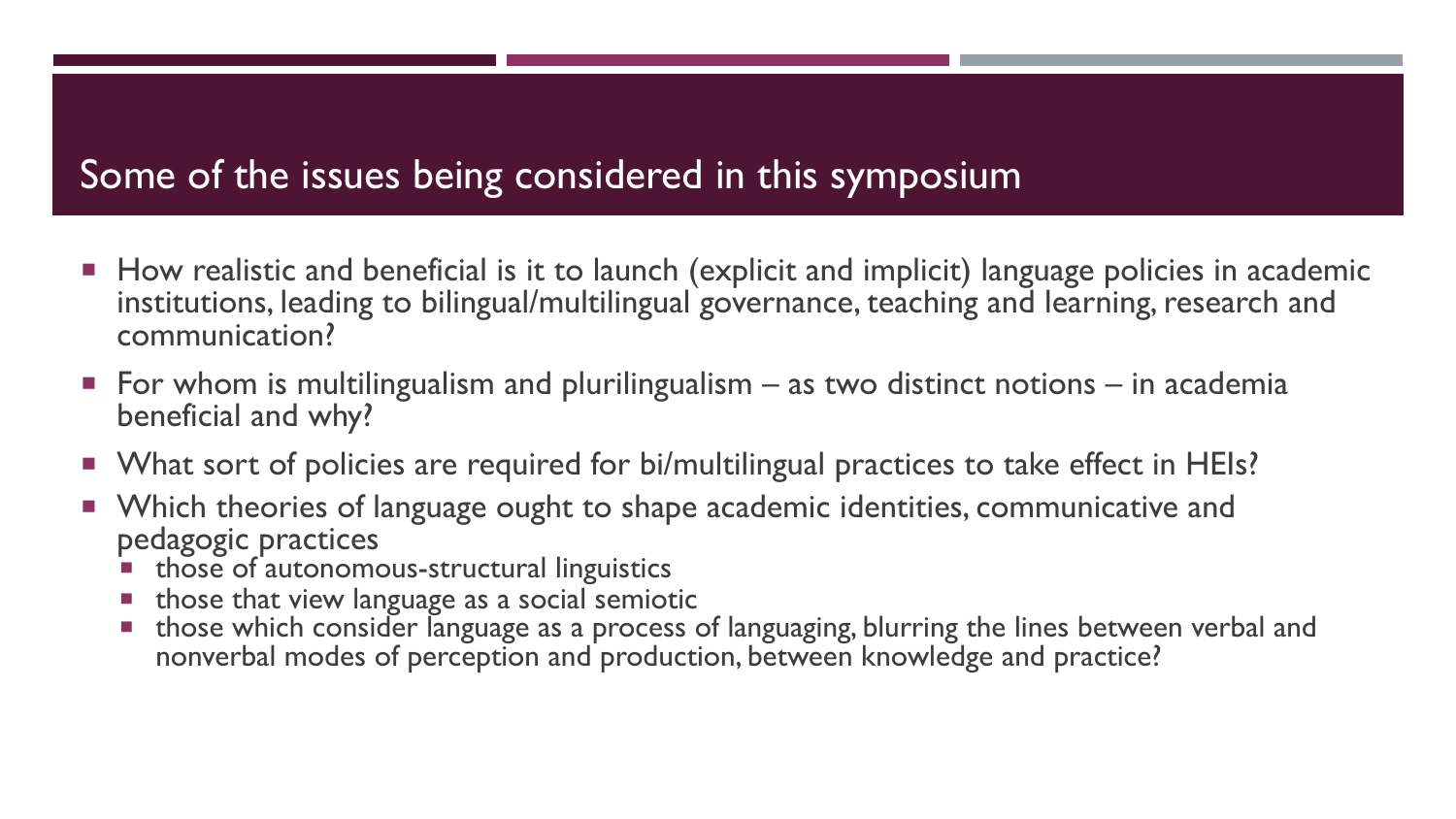#### Questions related to the issues considered

1. How realistic and beneficial is it to launch (explicit and implicit) language policies in academic institutions, leading to bilingual/multilingual governance, teaching and learning, research and communication?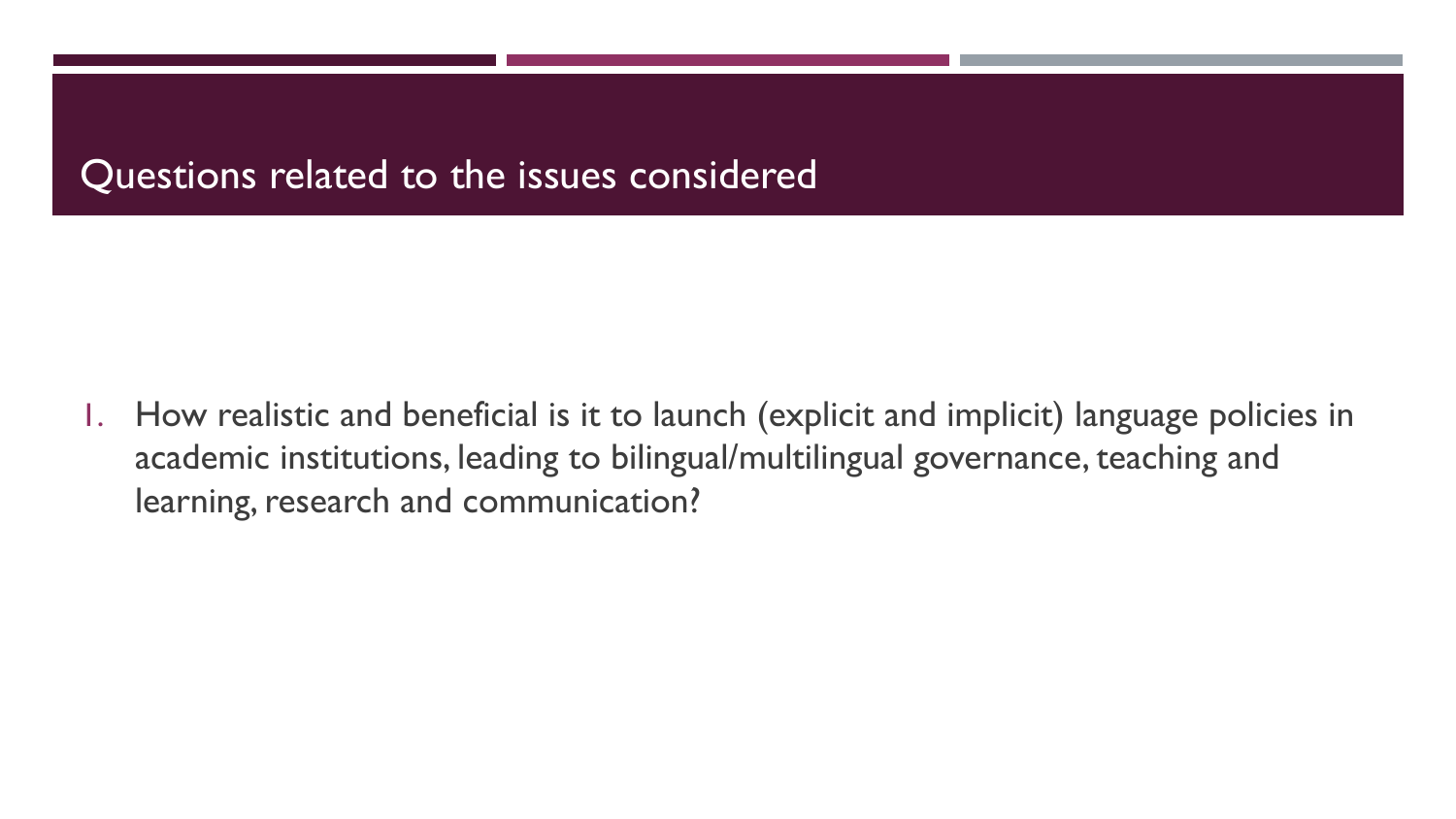#### Questions related to the issues considered

- 1. How are universities and higher technological institutions to cope with the complexity of new linguistic realities of global academia, which is recursively reinforcing a dominant rubric of "legitimate" disciplinary knowledge?
- 2. As scholarship and academia are increasingly "internationalised" and all HEIs are becoming highly diverse educational communities, while monolingual ideologies are maintained through monolingual norms as<br>invariant standards, what is the cost of the increasing Englishisation in non-Anglophone settings – especially for the exclusion/inclusion of particular forms of disciplinary and non-disciplinary knowledge, as well as for the enactment of the imagination?
- 3. And what about the cost and/or profit of plurilingualism and multilingualism?
- 4. Given the increasing marketization of universities and higher technological institutions in neoliberal contexts, demanding continuously increased performance (measurable in ultimately economic terms, imposing a new auditable disciplining and quickening pace of learning, thinking and working) where do languages fit in, in our effort to reclaim what Troiani and Dutson (2021) call the "edufactory" as a space of learning/thinking/researching?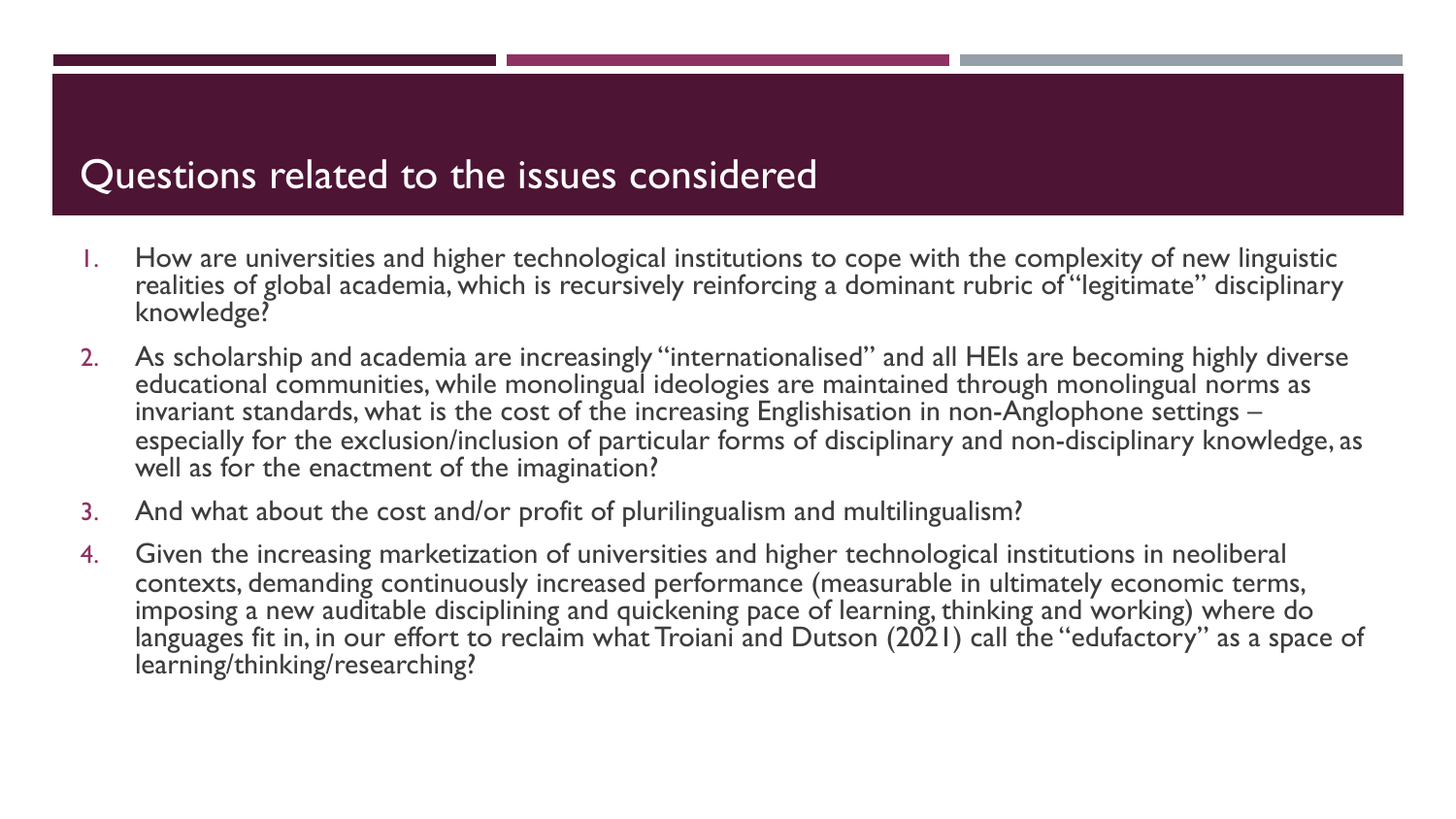#### Questions related to the issues considered

- 5. Finally, a double question that arises when we consider that language and literacy are embedded in academic subjects involving specialized knowledge and we acknowledge that:
	- Content, language, and other multimodal resources are inseparable aspects of the academic subject itself, of its genre, of the teaching and learning in the discipline to which it belongs, of researching and even developing a line of enquiry in this subject area
	- An academic subject constitutes disciplinary discourse with specific ways of reading/writing, speaking/doing and thinking, which differs from daily discursive practices, and requires explicit knowledge of the genre. It requires the development of academic literacy, even in students' home language or languages
	- These specific conventions within disciplinary practices are not the same across languages, cultures, and educational systems.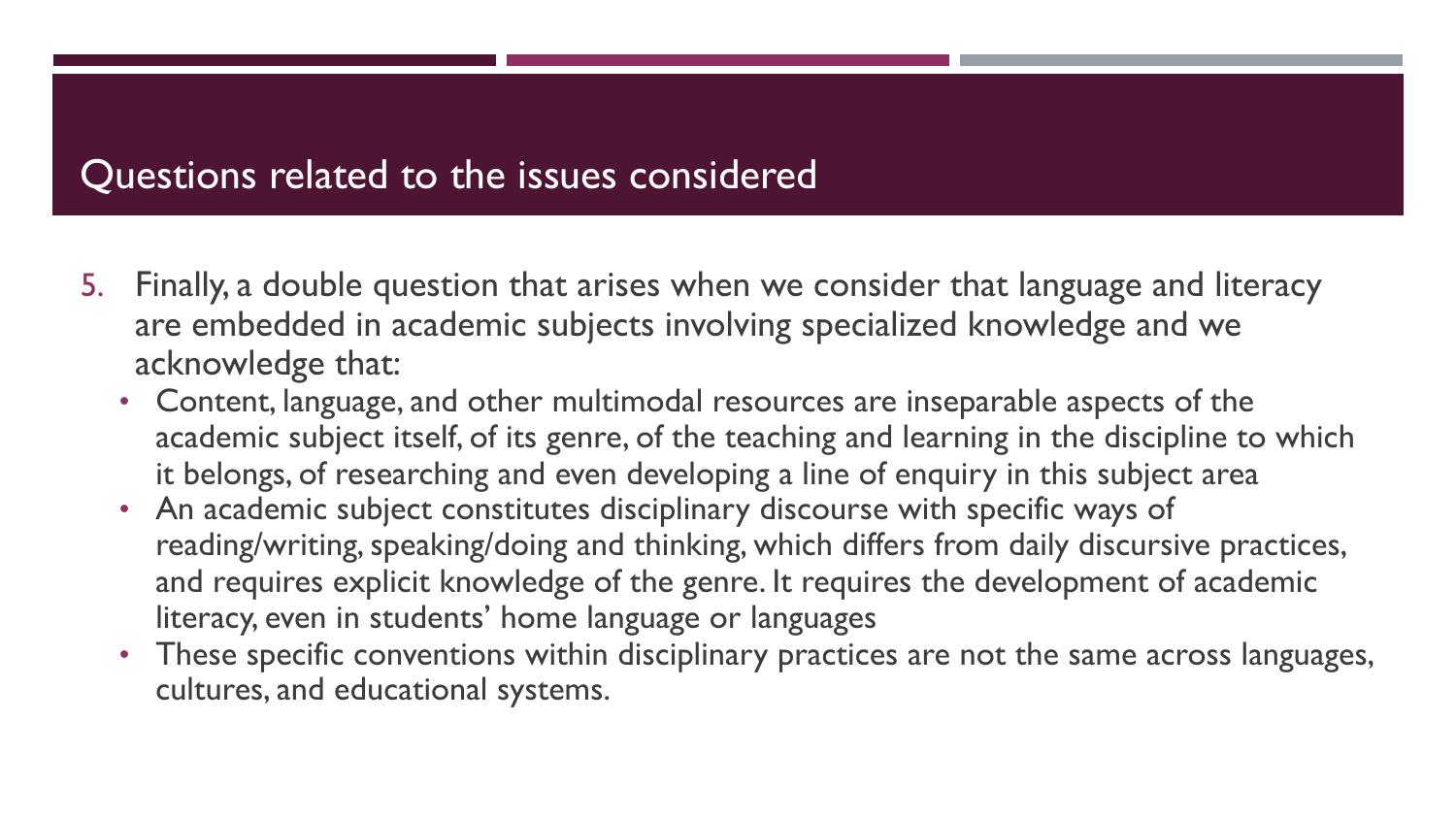## The double question

- **E** Aware of all the above
	- how do we cope with the challenges of linguistic and discursive hybridity in scholarship and/or
	- how do we support students when they need to both develop general purpose and academic literacy in languages in which they have not developed great proficiency prior to their HE studies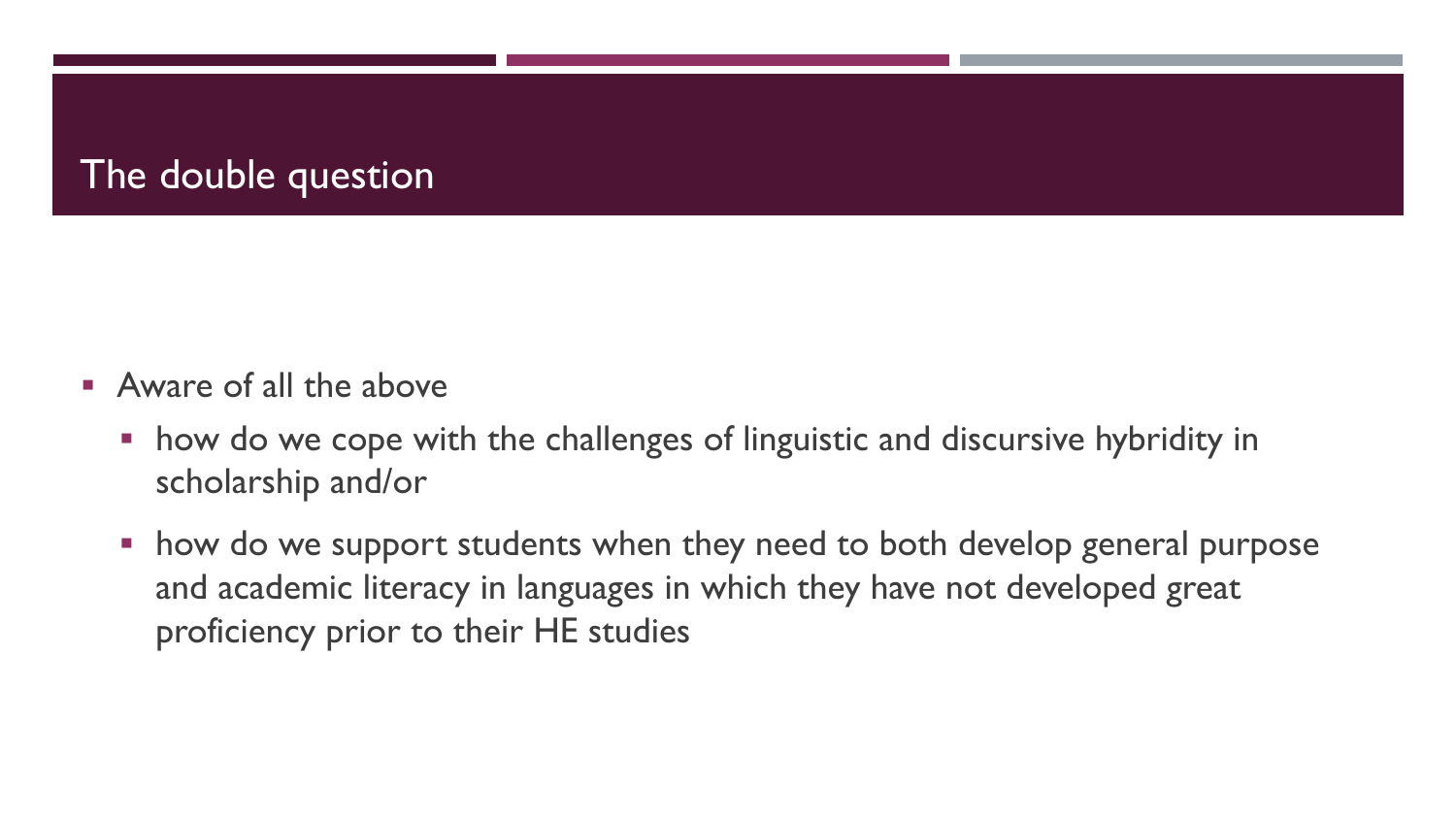## Two last points

- When we consider introducing multilingual and plurilingual practices in HE, we ought to keep in mind that
	- **•** content, language, and other multimodal resources are inseparable aspects of the academic subject itself, of its genre, of the teaching and learning in this subject area or discipline of researching and even in developing a line of enquiry in this subject area
	- academic subjects involve disciplinary discourses which warrant specific ways of reading, writing, speaking, doing, and thinking, which differ from daily perspectives on the world
	- **conventions within disciplinary practices are not the same across languages, cultures, and** educational systems
- Therefore, we might perhaps have in mind that attention to language (metalanguage) is necessary to support students' development of content and expansion of semiotic resources and that a crucial pedagogic task is to acknowledge and build upon students' knowledges and resources, attempting to empower and engage them.